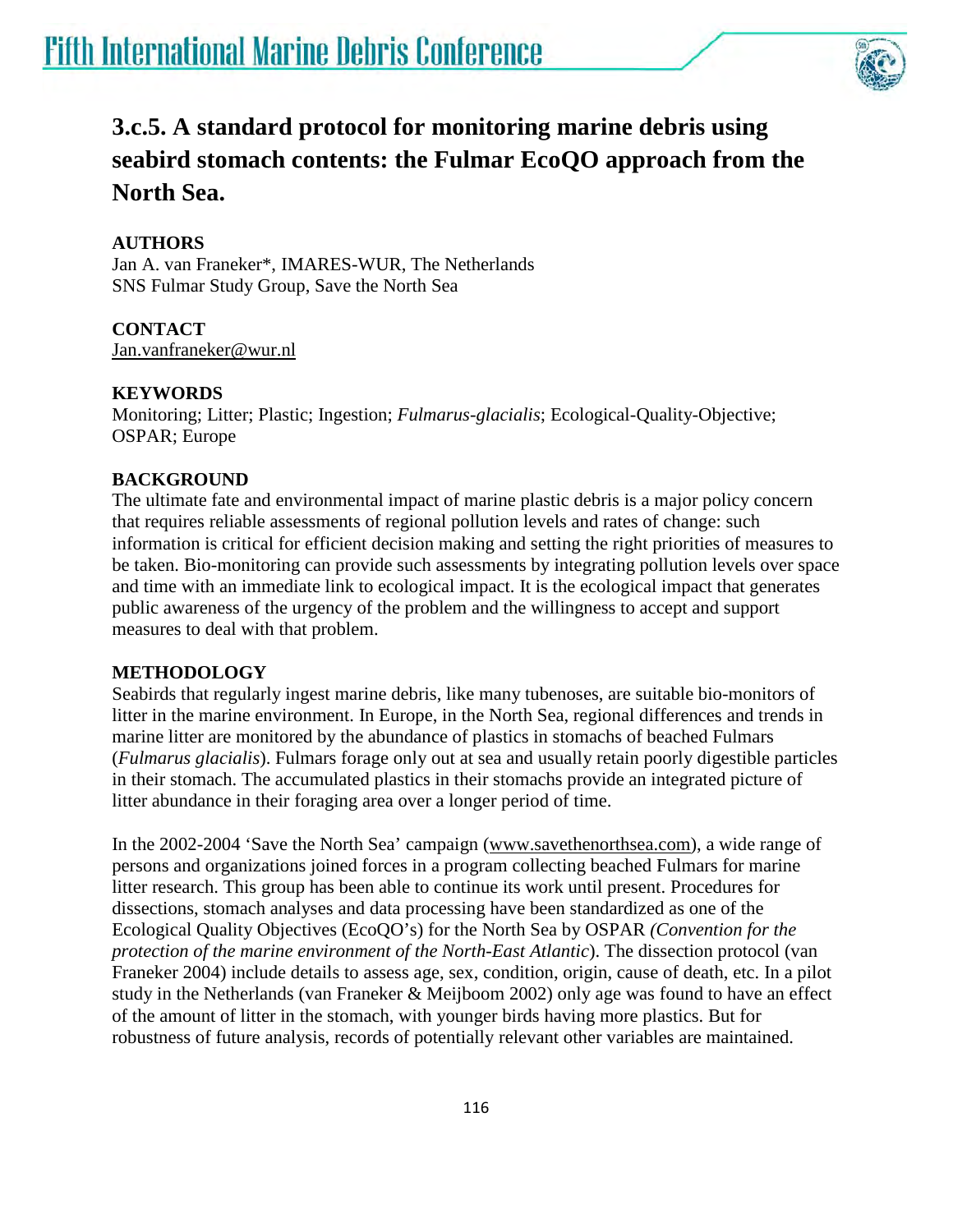

Contents of the complete stomach, that is the combination of the glandular proventriculus and the muscular gizzard, are rinsed over a 1mm sieve and then sorted under binocular microscope. Remains are categorized into various plastic types (industrial pellets and various user categories), other rubbish types and natural components (see project reports for details). Plastic categories are counted for number of particles and weighed on an electronic mass balance with accuracy to  $4<sup>th</sup>$ decimal of a gram. The OSPAR EcoQO mainly looks at a simplified overall figure related to the mass of all plastics in the stomachs, but details on sub-categories assist in data interpretation.. The following conventions and definitions apply:

- **'Incidence'** is the percentage of birds in a sample having plastic.
- **'Averages for the numbers or mass of plastics'** refer to 'population averages', so calculated over a sample including the birds that had no plastics at all.
- **'Current Situation'** = the situation over the most recent 5-year period, in which data are calculated from all individuals *(i.e. not from annual averages)*.
- **EcoQO Compliance or Performance** = the percentage of birds in a sample that have 0.1 g or more plastic mass in the stomach
- **EcoQO Target'** = the policy target set by OSPAR for 'acceptable environmental quality' is defined as the situation where less than 10% of beached Fulmars has more than 0.1g of plastic in the stomach over a continuous period of at least five years for all North Sea regions (OSPAR 2008)
- **Temporal Trends** are tested by linear regression fitting ln-transformed plastic mass values for individual birds on the year of collection over the past 10 years (='recent trend' ) or over a full dataset ('long-term trend'; for the Netherlands first individual 1979). Birds without any plastics are included in the analysis by addition of an imaginary 1 mg plastic to all stomach contents prior to logarithmic transformation.
- **Regional Differences** are evaluated by fitting data from individual birds in a negative binomial generalized linear model and tested by likelihood ratio test.

#### **OUTCOMES**

The dataset for the Netherlands starts with a good sample from the first half of the 1980s, then has few birds until about 1995, after which an unbroken series of good annual samples is available. Data on EcoQO performance over the full period are shown in figure 1. Being the defined time-frame for conclusions on environmental status and avoiding short term fluctuations, all data are presented on the basis of 5-year periods. Over the 2005-2009 period in a sample of 226 Northern Fulmars from the Dutch coast, 58% of the individuals had more than 0.1 gram of plastic in the stomach, which is strongly above the policy target of a maximum of 10% of such birds. More specifically, plastic incidence among Dutch Fulmars in this 5 year period was 95% with an average  $\pm$  se number of 27.3 $\pm$ 2.5 pieces per bird, and average mass of 0.28 $\pm$ 0.03 gram. Between the 1980s and 1990s industrial plastics showed significant decreases, but user plastics very sharp increases. From the 1990s the trend for user plastics reversed and was significantly downward until 2006, after which the decrease came to a halt. Currently levels seem stable. The analyses do suggest some decrease for both industrial and user plastics but at an extremely low rate and not at a statistically relevant level. Measures like the European Directive on Port Reception facilities (EC 2000) may have assisted in stabilizing pollution levels, but have not reduced the amount of litter.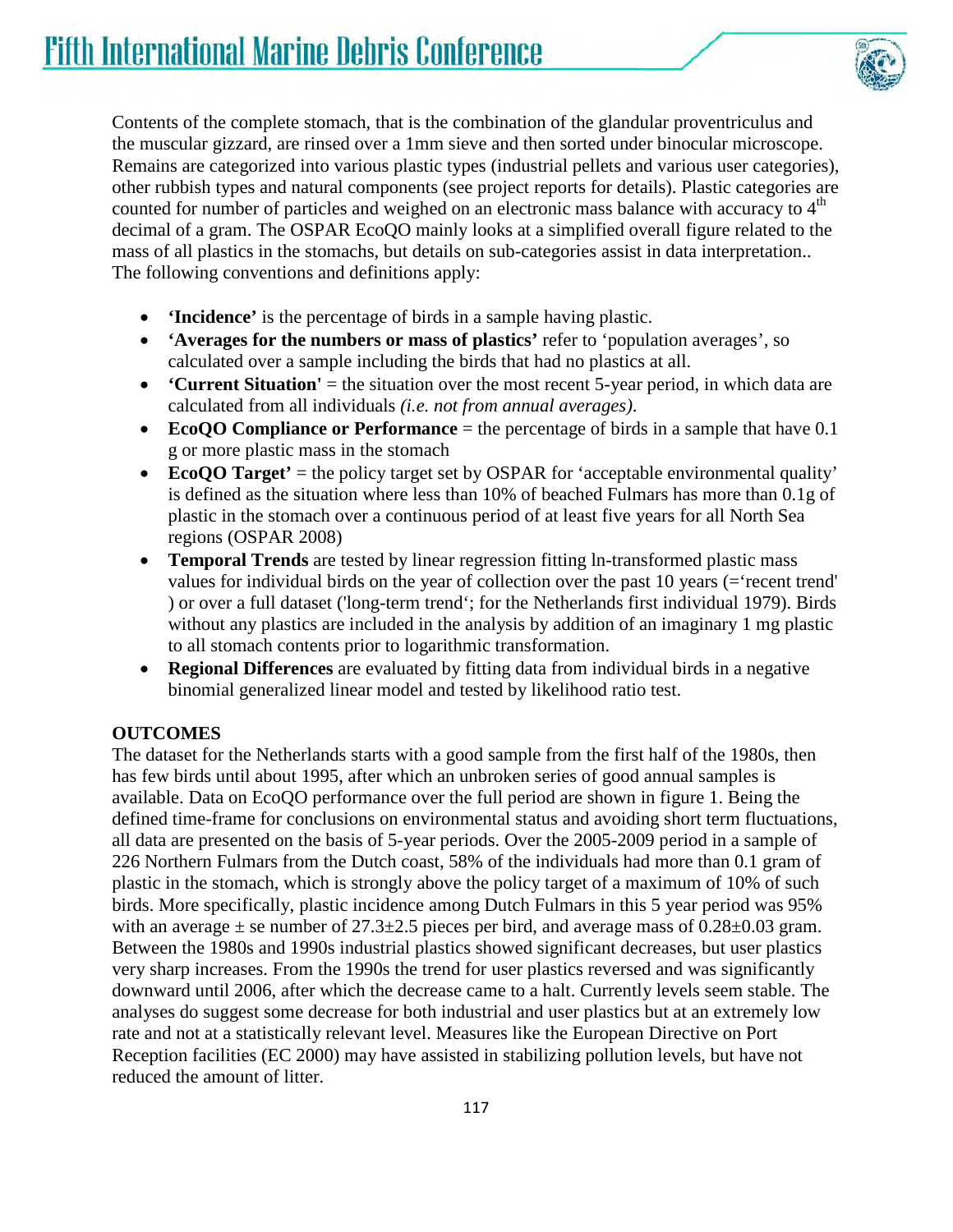

In the wider North Sea, current levels for EcoQO performance range between roughly 40% to 80% of Fulmars exceeding the 0.1g critical limit of plastic in the stomach. Heaviest pollution is found in the French-English Channel with gradually declining pollution levels when going further north (Figure 2). Shipping and fisheries are considered the main sources of plastics in the North Sea. In the North Atlantic, the OSPAR EcoQO target for acceptable ecological quality is probably only met in its high arctic regions. Fulmars are widely distributed and numerous over much of the North Atlantic and Pacific, making them very suitable for comparative monitoring over a wide area (e.g. Mallory 2008; Provencher et al 2009; Hyrenbach et al. 5IMDC abstract 204) In areas where Fulmars do not occur, feasibility of other species for bio-monitoring of marine litter should be tested. This needs for example to be done for implementation of the European Marine Strategy Framework Directive (EC 2008; Galgani et al. 5IMDCAbstract 20) where Fulmar monitoring can only cover part of the marine areas.

The Fulmar EcoQO approach has shown that monitoring litter abundance through marine animals can provide a reliable scientific tool for policy decisions and at the same time is an powerful instrument to increase awareness among public and stake-holders promoting the understanding for, and willingness to comply with measures.

#### **PRIORITY ACTIONS**

- Governments should facilitate long term bio-monitoring of marine litter in order to:
- Obtain reliable information to make the right policy decisions
- Generate awareness and support for their policy decisions
- Obtain reliable information on the effects of policy decisions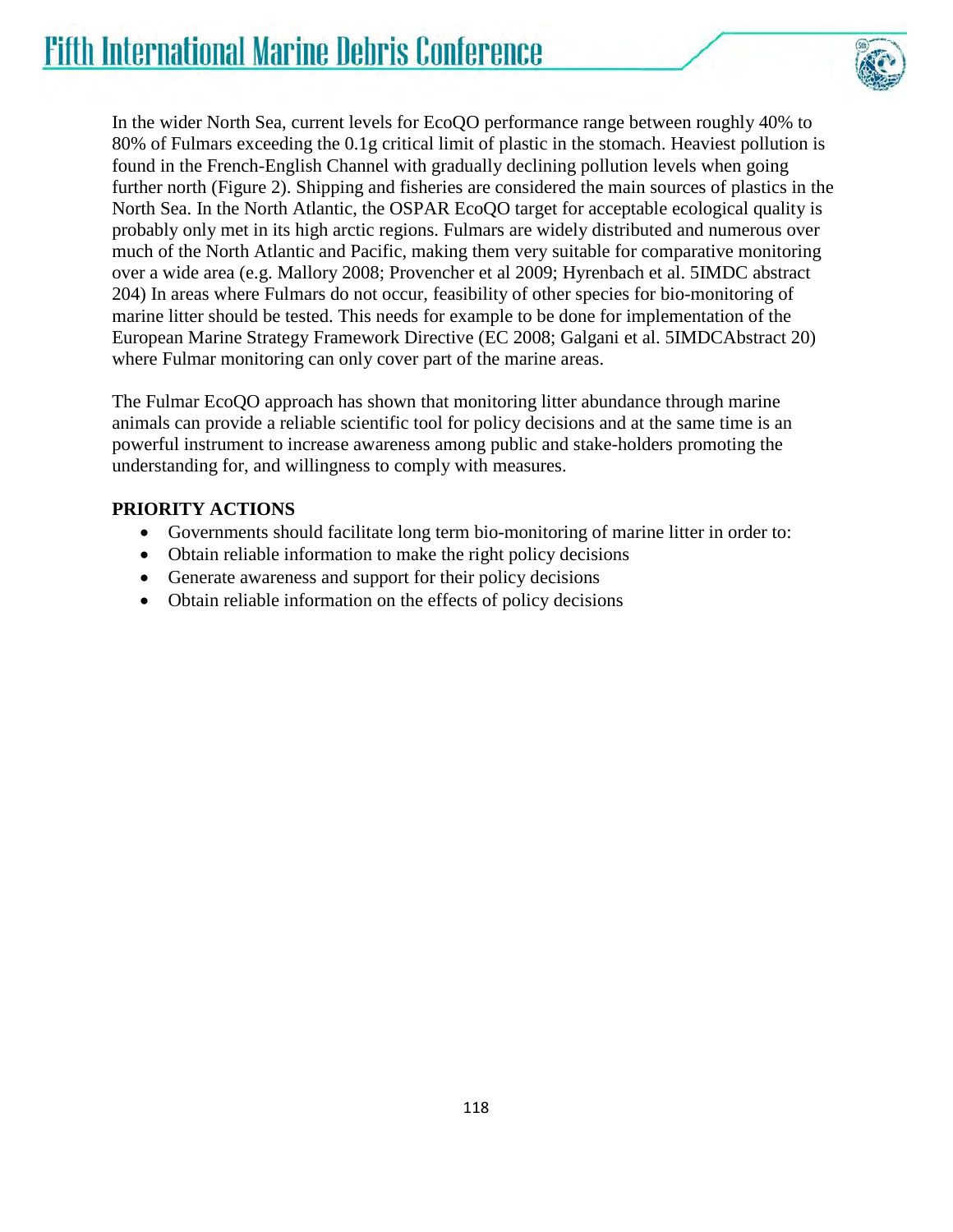

#### **FIGURES AND TABLES**



Figure 1. Trend in EcoQO performance in the Netherlands (% of beached fulmars having more than 0.1 gram of plastic in the stomach - *running 5-year arithmetic average for all ages, all plastics; note y-axis starts at 50% in this graph, where reduction target is below 10%).*